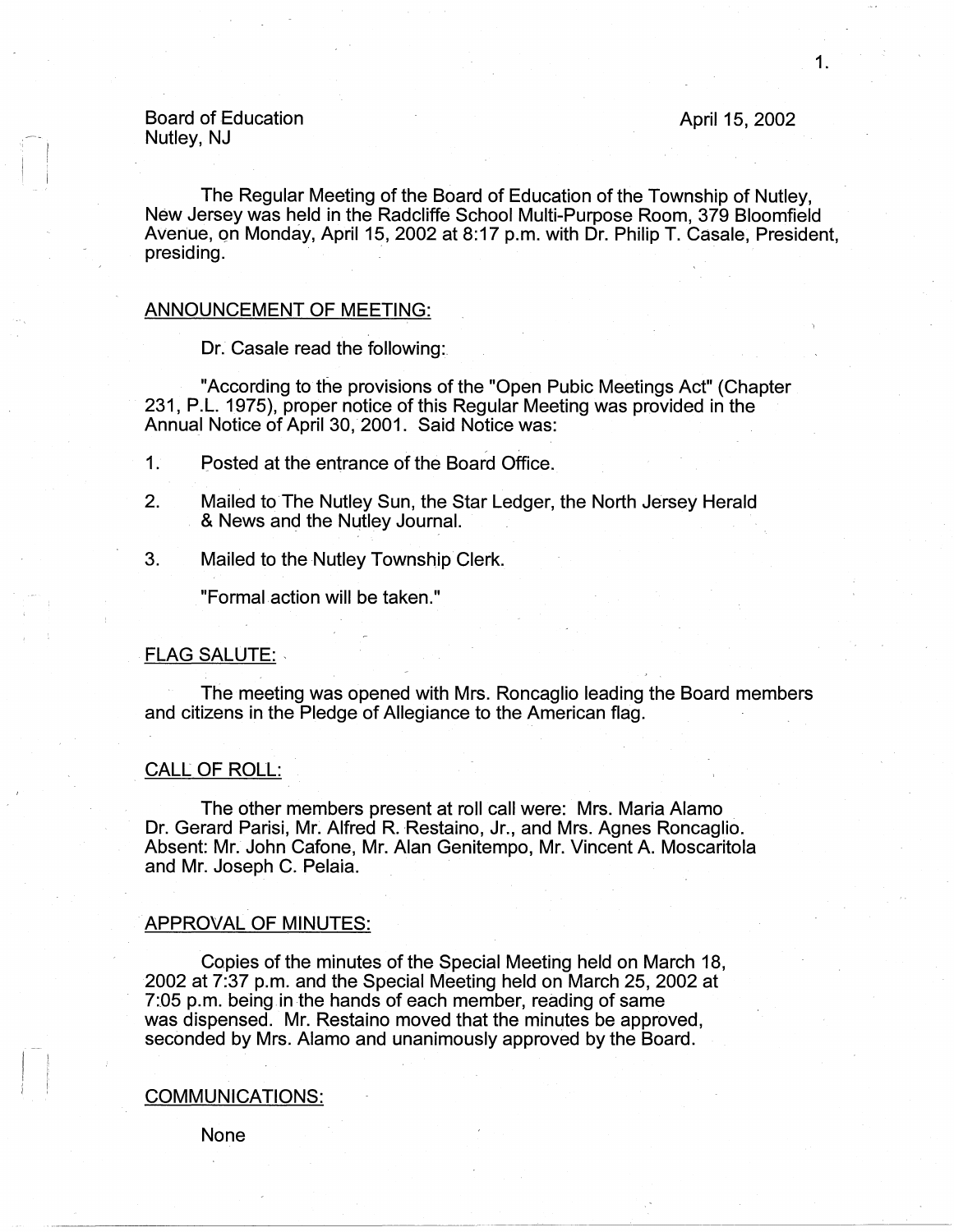#### SECRETARY'S REPORT:

Mr. Sincaglia presented the Report of the Secretary as of March 31, 2002. (See attached report.)

Mr. Restaino moved that the Board accept the Report of the Secretary, seconded by Mrs. Roncaglio. On a roll call vote the resolution was unanimously adopted.

#### TREASURER'S REPORT:

Mr. Sincaglia presented the Report of the Treasurer of School Moneys as of March 31, 2002. (See attached report.)

Mr. Restaino moved that the Board accept the Report of the Treasurer of School Moneys, seconded by Mrs. Alamo . On a roll call vote the resolution' was unanimously adopted.

### SUPERINTENDENT'S REPORT:

Dr. Serafino presented and read the following report:

"Informational Items:

Third quarter report cards were distributed on Friday, April 12, 2002 School Board Election **April 16 - 2:30-9:00 p.m.** Schools Closed - Spring Recess April 22 - April 26

Franklin Middle School Spring Concert Radcliffe P.T.O. Musicale Lincoln P.T.O. Musicale Nutley High School - Fine Arts Festival **Music Festival** District Writing Test (Gr. 1-7) Spring Garden P.T.O. Musicale Washington P.T.O. Musicale Yantacaw P.T.O. Musicale. Spring Garden Strawberry Festival

Franklin Middle School Art Festival Music Festival

**Grade 4 ESPA April 29 - Science April 29 - Science** April 30 - Language Arts I May 1 - Language Arts II May 2 - Mathematics I May 3 - Mathematics 11 . May 2 - 7:30 p.m. May 7 - 7:30 p.m. May 8 - 7:30 p.m. May 9 - 6:00-7:00 p.m. 7:00-9:00 p.m. May-14 May 14 - 7:30 p.m. May 15 - 7:30 p.m. · May 16 - 7:30 p.m. May 18 - 10:00 a.m.- 4:00 p.m; May 19 - (rain date) May 21 - 6:00 p.m. 7:30 p.m.

 $\blacksquare$ I I

 $\mathbf{I}$  is a set of  $\mathbf{I}$ 

 $\vert \ \ \vert$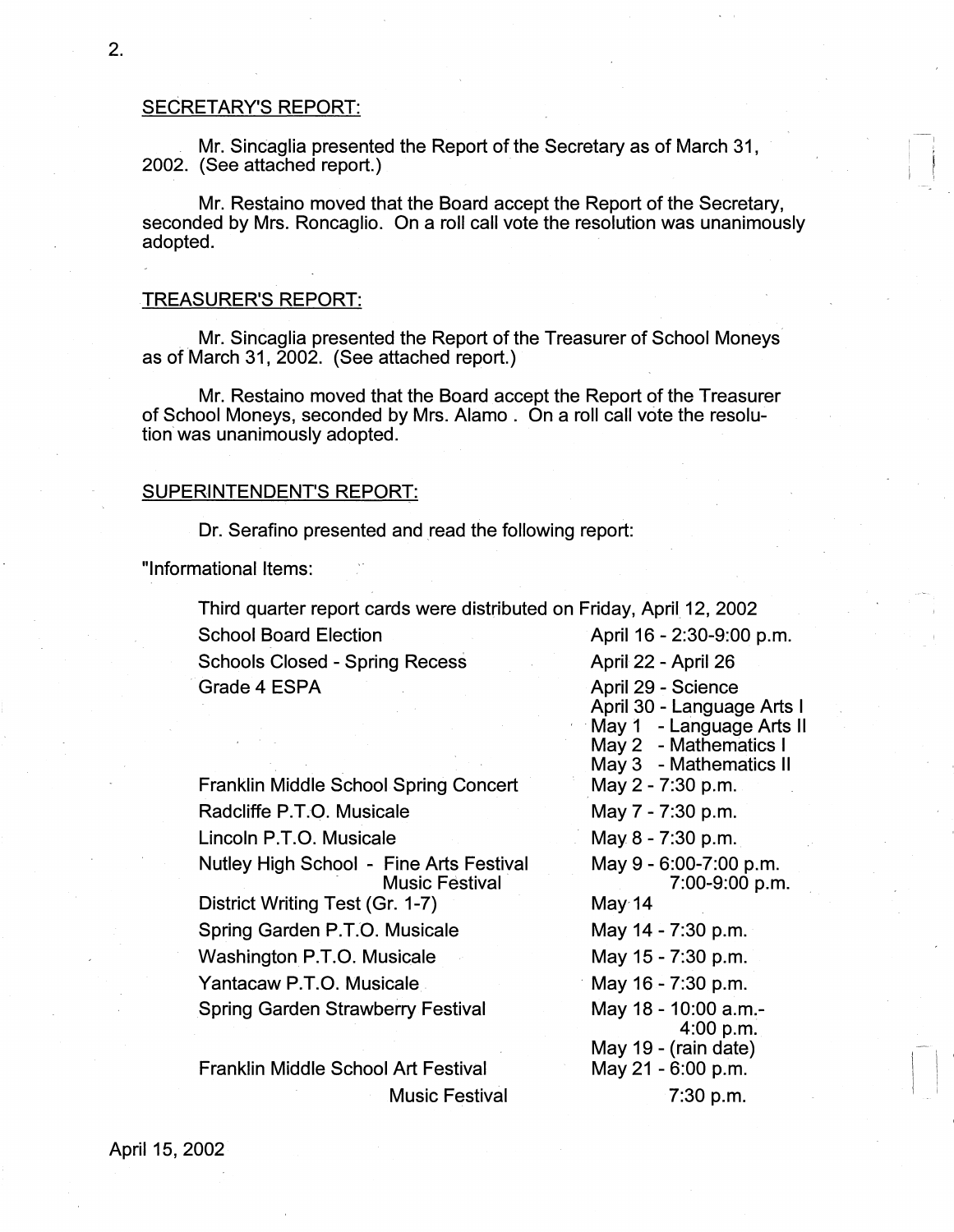NHS National Honor Society Induction May 22 - 7:00 p.m. Attached is the student enrollment chart as of March 28, 2002 School Board Election - April 16"

### FIRE DRILL REPORT:

Fire drills held during the month of March were as follows:

| March | 1  | <b>Franklin School</b>      | 2:10 p.m.    | 2 min. 06 secs.   |
|-------|----|-----------------------------|--------------|-------------------|
| March |    | Lincoln School              | 2:50 p.m.    | 1 min. 24 secs.   |
| March | 4  | <b>Nutley High School</b>   | $8:28$ a.m.  | $2 \text{ min}$ . |
| March |    | <b>Spring Garden School</b> | $8:55$ a.m.  | 1 min. 35 secs.   |
| March |    | <b>Franklin School</b>      | 2:10 p.m.    | 2 min. 02 secs.   |
| March | 8  | <b>Lincoln School</b>       | $9:35$ a.m.  | 1 min. 32 secs.   |
| March | 8  | <b>Radcliffe School</b>     | 2:36 p.m.    | 1 min. 28 secs.   |
| March | 14 | Radcliffe School            | 10:34 a.m.   | 1 min. 30 secs.   |
| March | 14 | <b>Yantacaw School</b>      | $10:38$ a.m. | 1 min. 40 secs.   |
| March | 14 | <b>Washington School</b>    | 12:45 p.m.   | 1 min. 32 secs.   |
| March | 21 | <b>Spring Garden School</b> | 2:42 p.m.    | 1 min. 40 secs.   |
| March | 25 | <b>Nutley High School</b>   | $1:58$ p.m.  | 2 min. 04 secs.   |
| March | 25 | <b>Washington School</b>    | 12:51 p.m.   | 1 min. 35 secs.   |
| March | 27 | <b>Yantacaw School</b>      | 2:15 p.m.    | 1 min. 25 secs.   |
|       |    |                             |              |                   |

#### CAFETERIA REPORT:

Mr. Restaino presented the cafeteria report as of March 31, 2002 showing a 2001/2002 budget of \$743,918.00, contractual orders to date of \$529,716.58, leaving funds available of \$214,201.42.

#### COMMITIEE REPORTS:

I i l

Mrs. Alamo, Chairman of the Policy Committee, thanked the members of her Committee once again for the hard work arid dedication in completing two sections of the policy book. She distributed a draft of the cell phone policy and said that the Committee was in the process of working on two more sections of the policy book. She thanked Dr. Serafino, Dr. Vivinetto, Mr. Sincaglia and our attorneys for their assistance.

Dr. Serafino said that the Policy Committee did accomplish a great deal this year under the leadership of Mrs. Alamo and commended her for all her efforts.

Mr. Restaino, Chairman of the Budget Committee, commended the Budget Committee again for their hard work and hoped for a positive result.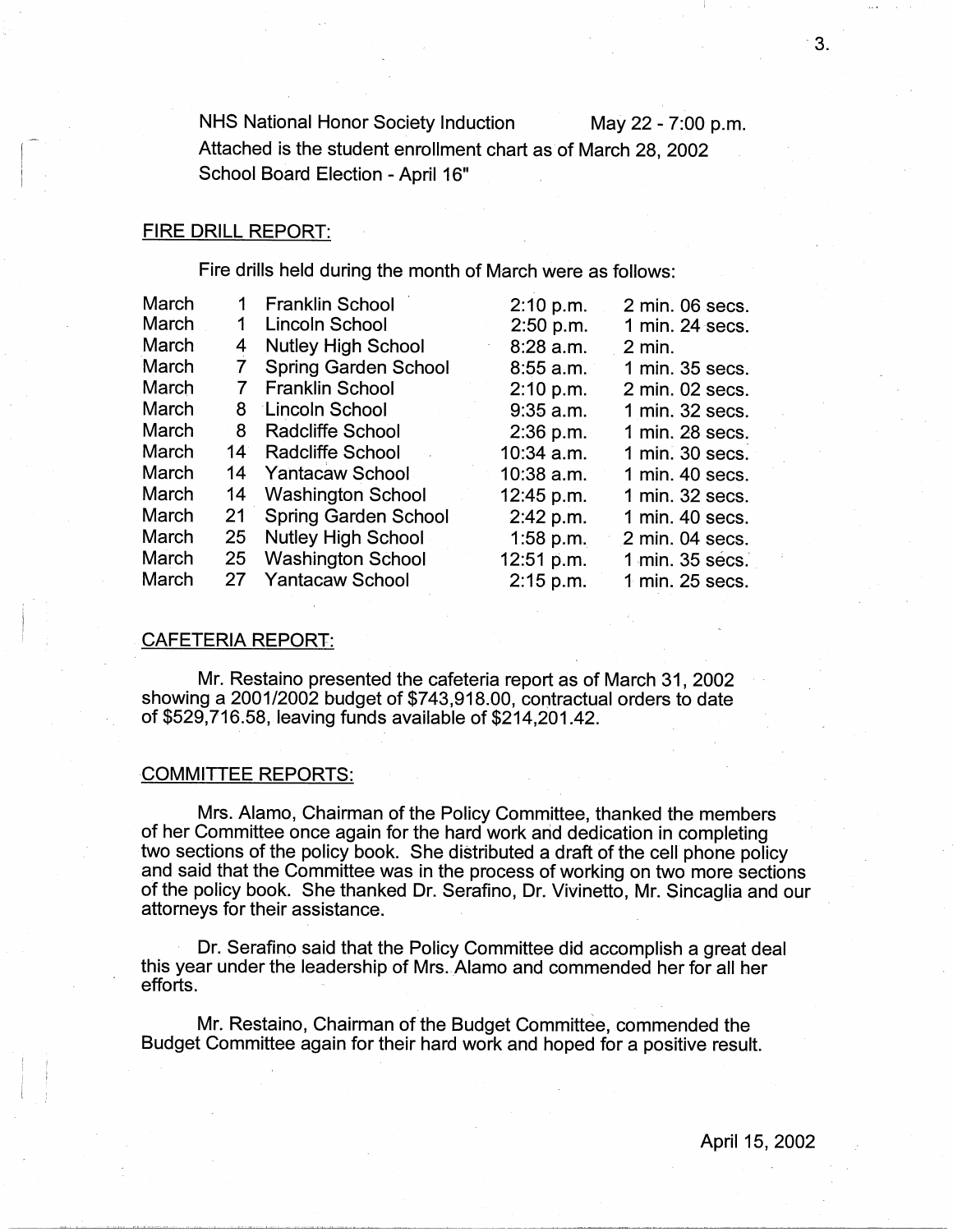#### HEARING OF CITIZENS (Resolutions Only):

#### None

# CERTIFICATION OF MAJOR ACCOUNT FUND STATUS:

Mrs. Alamo presented and moved the adoption of the following resolution, seconded by Mr. Restaino . On a roll call vote the resolution was unanimously adopted:

BE IT RESOLVED, That, pursuant to NJAC 6:20-2.13 (e), the Nutley Board of Education certifies that as of March 31, 2002, after review of the Secretary's monthly financial report (Appropriations section) and upon consultation with the appropriate district officials, to the best of its knowledge no major account or fund has been overexpended in violation of NJAC 6:20-2.13(b) and that sufficient funds are available to meet \_ the district's financial obligations for the remainder of the fiscal year. (Major accounts are General Fund and Debt Service.)

#### BILLS AND MANDATORY PAYMENTS:

Mrs. Alamo presented-and moved the adoption of the following resolution, seconded by Mr. Restaino. On a roll call vote the resolution was· unanimously adopted:

BE IT RESOLVED, That the Board of Education authorizes the payment of bills and mandatory\_ payments in the total amount of \$3,686,216.03 as per the attached Schedule A which have been audited by the Business Office.

#### REQUESTS FOR USE OF SCHOOL BUILDINGS AND GROUNDS:

Mrs. Alamo presented and moved the adoption of the following resolution, seconded by Mr. Restaino. On a roll call vote the resolution was unanimously adopted:

BE IT RESOLVED, That the Board of Education approves the requests for the use of school buildings and grounds (Schedule B), provided they conform to the rules and regulations set by the Board of Education.

#### -RETIREMENT - Principal: Dr. Dorothy Mutch

Mrs. Alamo presented and moved the adoption of the following resolution, seconded by Mr. Restaino. On a roll call vote the resolution was unanimously adopted:

BE IT RESOLVED, That the Board of Education accepts the retirement of Dr. Dorothy Mutch, Lincoln School Principal, effective July 1, 2002.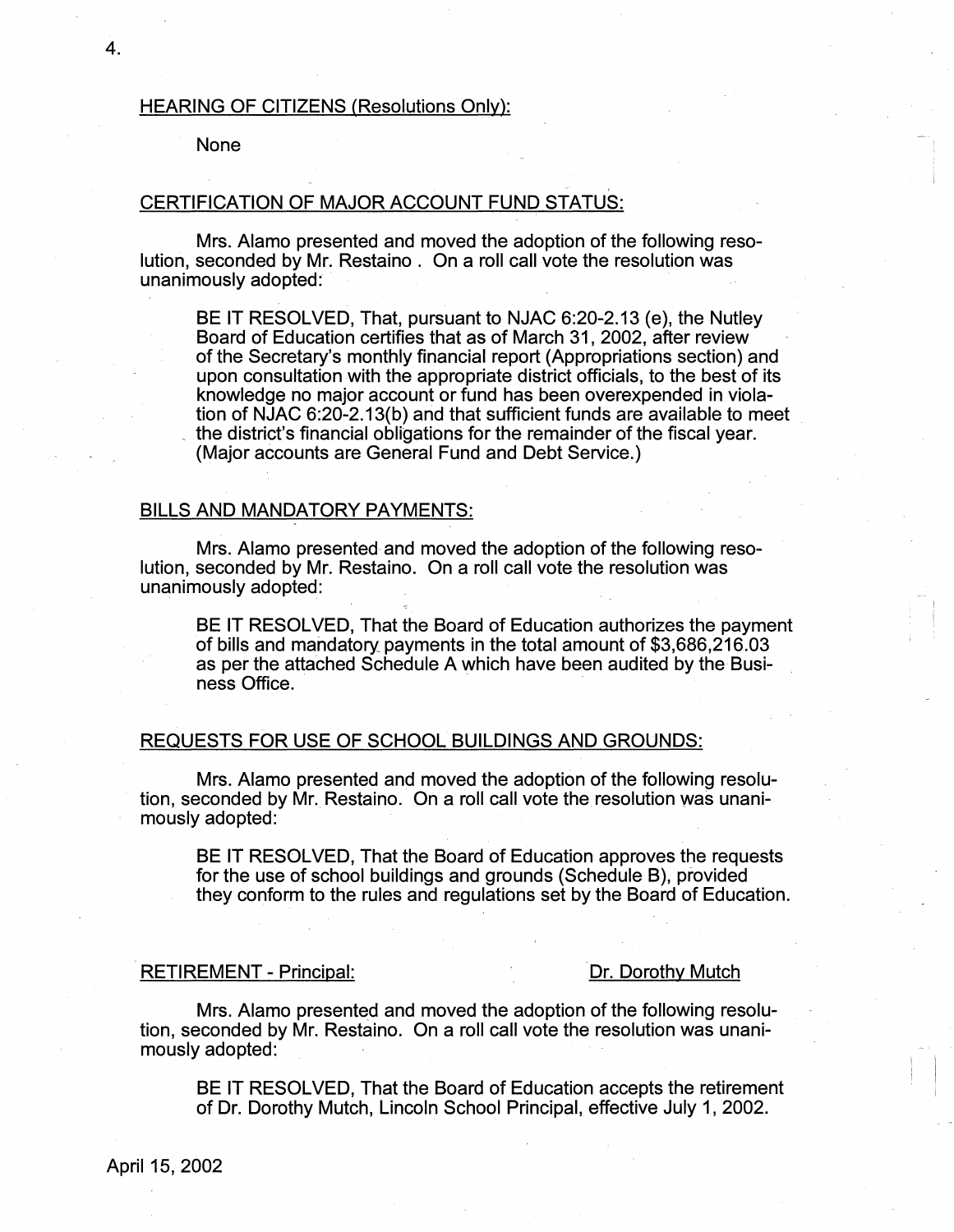Mrs. Alamo stated that she had the opportunity of working directly with Dr. Mutch since she was the Lincoln School PTO President for four years. She described her as a very kind woman who always put the children first. She said she will be missed.

Dr. Serafino stated that she considers Dr. Mutch the "Dean of the Principals" and said that she has been an excellent Principal and very supportive in completing any task asked of her. She added that her expertise and knowledge will be missed by all.

# ADDITIONAL LEAVE OF ABSENCE -<br>Custodian:

#### David Staub

Dr. Parisi presented and moved the adoption of the following resolution, seconded by Mrs. Alamo. On a roll call vote the resolution was unanimously adopted:

BE IT RESOLVED, That the Board of Education approves an additional leave of absence without pay for David Staub, effective March 29, 2002 until June 30, 2002.

# ADDITIONAL LEAVE OF ABSENCE -<br>Part-Time Aide:

#### Antonia Ismaelito

Dr. Parisi presented and moved the adoption of the following resolution; seconded by Mrs. Alamo. On a roll call vote the resolution was unanimously adopted:

BE IT RESOLVED, That the Board of Education approves an additional leave of absence without pay for Antonia Ismaelito, effective March 18, 2002 to June 30, 2002.

### LEAVE OF ABSENCE - Teacher: Jennifer Farro

Dr. Parisi presented and moved the adoption of the following resolution, seconded by Mrs. Alamo. On a roll call vote the resolution was unanimously adopted:

BE IT RESOLVED, That the Board of Education approves a childrearing leave of absence for Jennifer Farro, elementary teacher, from May 9 through June 30, 2002.

#### APPOINTMENT - Nutley Board of Education School-Age Extended Day Child Care Program: Susan Dingwell

Dr. Parisi presented and moved the adoption of the following resolution, seconded by Mrs. Alamo. On a roll call vote the resolution was unanimously adopted:

BE IT RESOLVED, That the Board of Education approves the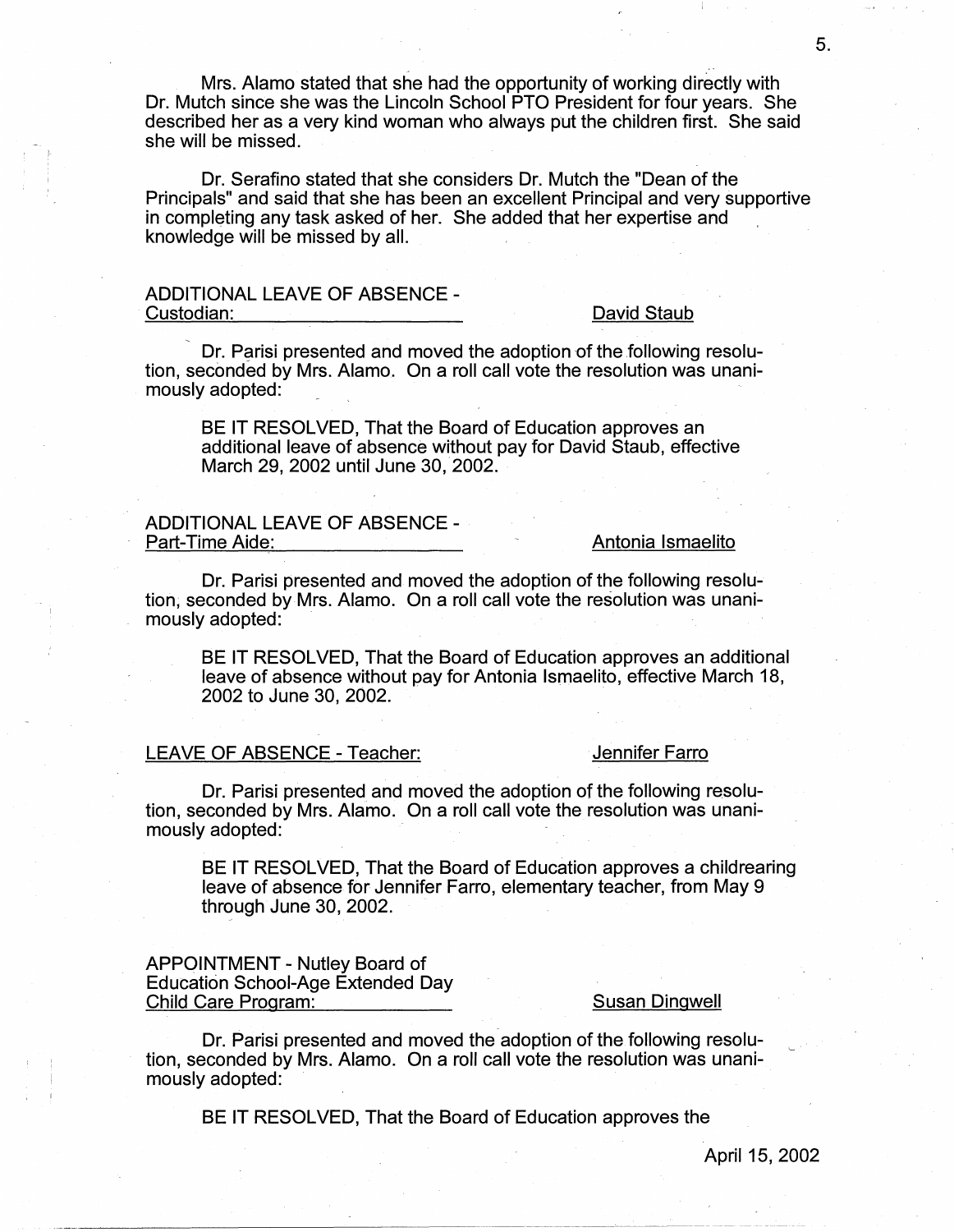appointment of Susan Dingwell, teacher of the Nutley Board of Education School Age Extended Day Child Care Program, for the 2001/2002 school year, at the hourly rate of \$18.00.

### APPOINTMENT - Teacher Substitute:

Mr. Restaino presented and moved the adoption of the following resolution, seconded by Dr. Parisi. On a roll call vote the resolution was unanimously adopted:

BE IT RESOLVED, That the teacher substitute listed on the attached Schedule C be approved for the 2001/2002 school year.

#### APPOINTMENT - Substitutes:

Mr. Restaino presented and moved the adoption of the following resolution, seconded by Dr. Parisi. On a roll call vote the resolution was unanimously adopted:

BE IT RESOLVED, That the following substitutes be approved for the 2001/2002 school year:

#### School Aide

Helen Larity Kathleen Mangravito\*

#### **Cafeteria**

#### Angela Gill

\*BE IT FURTHER RESOLVED, That the Board approves the application for emergent hiring of Kathleen Mangravito as per the state criminal review procedure.

#### EXTRA COMPENSATION:

Mr. Restaino presented and moved the adoption of the following resolution, seconded by Dr. Parisi. On a roll call vote the resolution was unanimously adopted:

BE IT RESOLVED, That the following personnel be paid extra compensation in the amounts indicated for services rendered:

P.A.T. Committee Meeting - March 26, 2002

| Suzanne Hagert |  | \$50.10 |
|----------------|--|---------|
| Claire Menza   |  | 50.10   |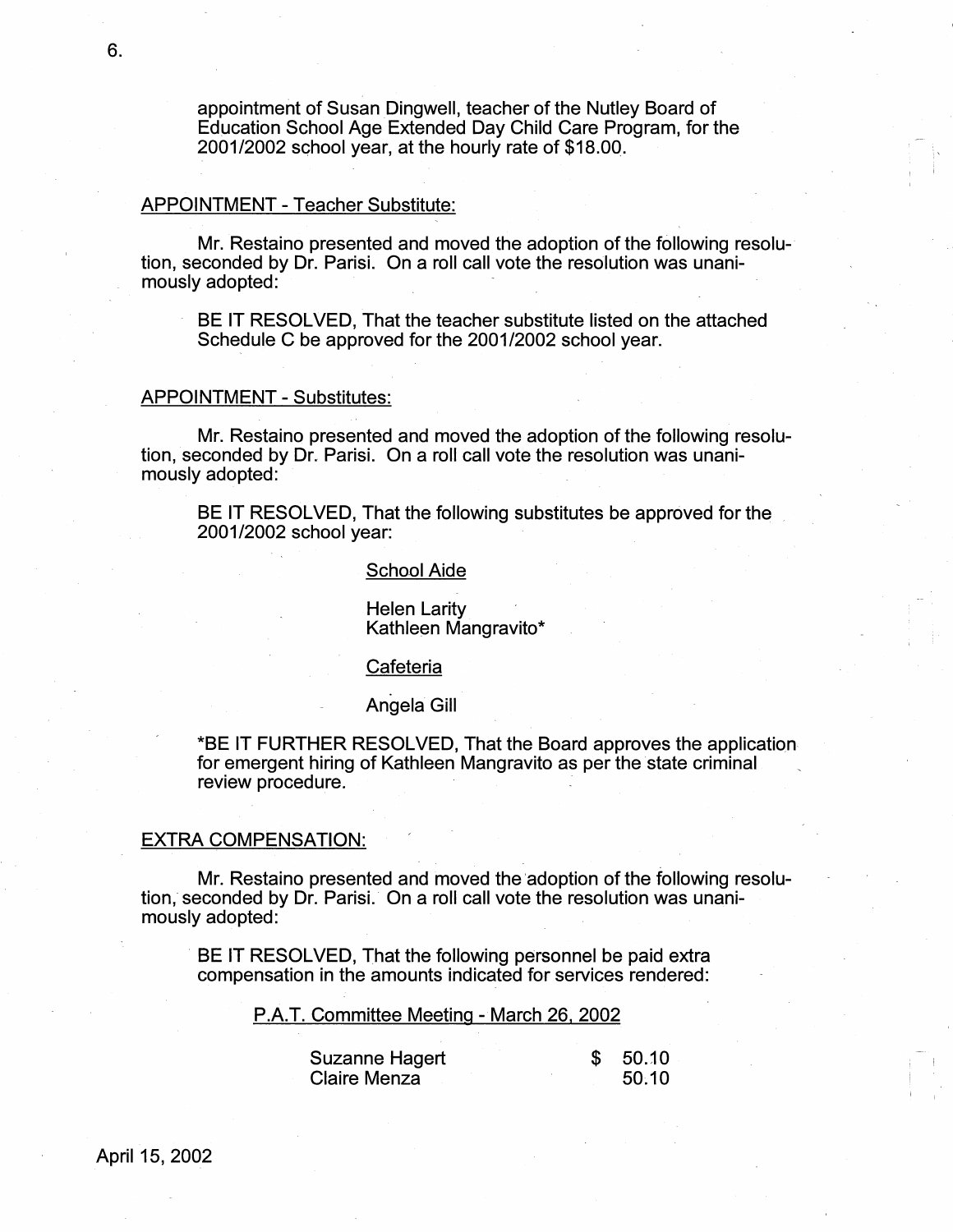P.A.T. Committee Meeting - March 26, 2002 (contd.)

| Rebecca Olivo<br>Lisa Rossi | 50.10<br>50.10 |
|-----------------------------|----------------|
|                             | \$200.40       |

Payment for Teachers for Special Instruction

| Toby D'Ambola       | \$350.00  |
|---------------------|-----------|
| <b>Leann Martin</b> | 175.00    |
| David Sorensen      | $-175.00$ |
| John Suffren        | 105.00    |
|                     |           |

Total \$ 805.00

SAT Review Classes - February 26 and 28 - March 5,7. 12 and 14, 2002

| Leann Martin<br>Denis Williams                                                                                                                                                         |       | \$<br>601.20<br>601.20                                                                                 |
|----------------------------------------------------------------------------------------------------------------------------------------------------------------------------------------|-------|--------------------------------------------------------------------------------------------------------|
|                                                                                                                                                                                        | Total | \$1,202.40                                                                                             |
| <b>Family Science Workshops</b><br>February 25 - March 18, 2002                                                                                                                        |       |                                                                                                        |
| Karen Beckmeyer<br>Danielle Ferraro<br>Michele Ferraro<br>Lisa Fitzgerald<br>Jill Freedman<br>Jainine Gambaro<br><b>Carol Gurney</b><br>Joyce Healy<br>Beverly Masullo<br>Ellen Napoli |       | \$<br>400.80<br>400.80<br>400.80<br>400.80<br>400.80<br>400.80<br>300.60<br>400.80<br>400.80<br>400.80 |
|                                                                                                                                                                                        | Total | \$3,907.80                                                                                             |
| <b>CAT Payroll - Spring, 2002</b>                                                                                                                                                      |       |                                                                                                        |
| Amalia Caricano                                                                                                                                                                        |       | 0.172600                                                                                               |

| Amelia Cerisano           | \$1,736.80 |
|---------------------------|------------|
| <b>Helen Doyle-Marino</b> | 1,469.60   |
| <b>Tracy Eagan</b>        | 1,336.00   |
| <b>Nicole Groninger</b>   | 1,269.20   |
| Susan Hagert              | 1,202.40   |
| <b>Barbara Hirsch</b>     | 2,084.64   |
| Eleni Koukoularis         | 1,903.80   |
| Denise Mazza              | 1,903.80   |
| Dennis Pandolfi           | 1,469.60   |
| <b>Rosann Rizzuto</b>     | 1,469.60   |
| Louis SanGiovanni         | 1,636.60   |
|                           |            |

7.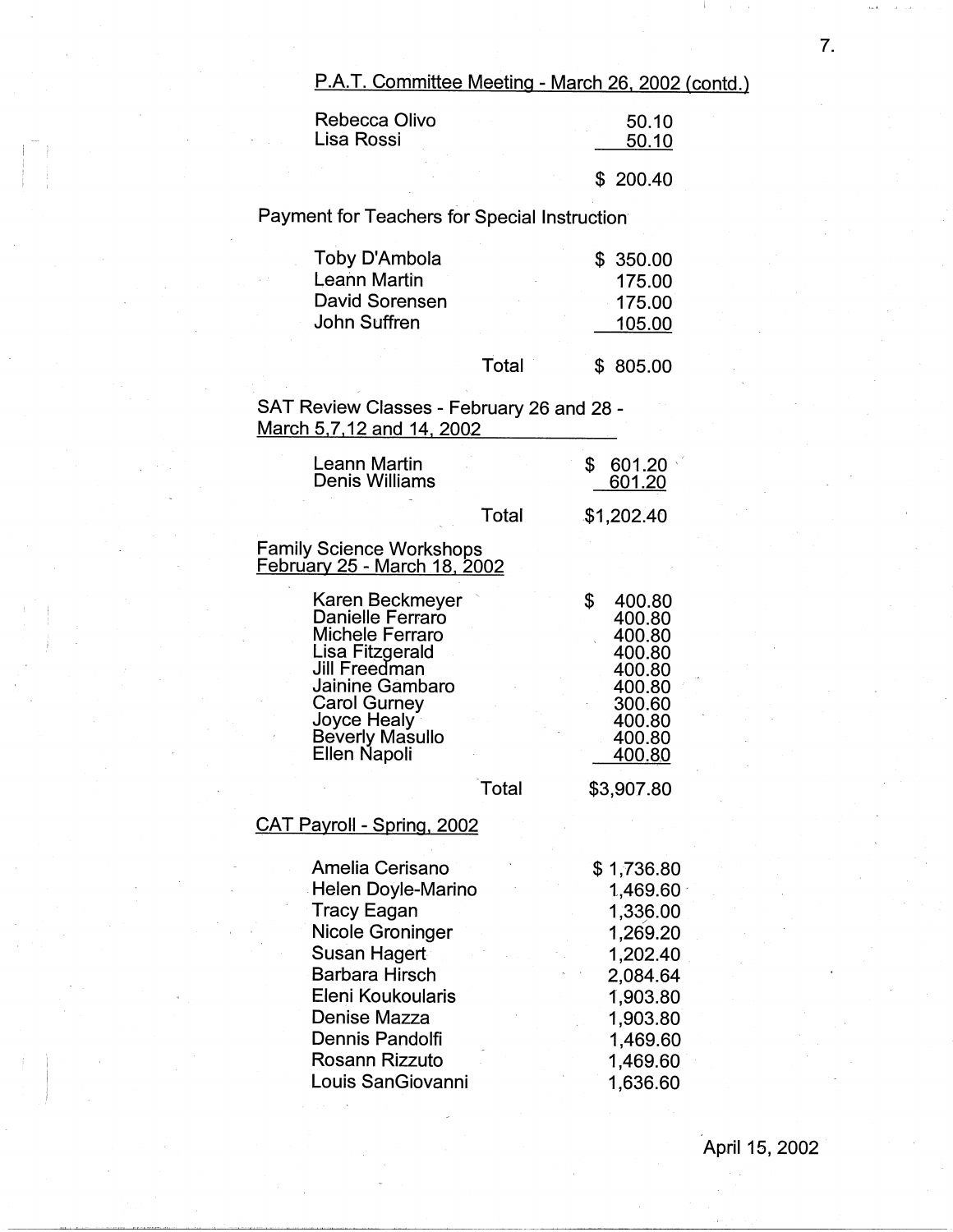# CAT Payroll - Spring, 2002 (contd.)

| \$1,419.50 |
|------------|
| 1,336.00   |
| 1,336.00   |
| 1,803.60   |
| 1,803.60   |
| 1,336.00   |
| 1,736.80   |
|            |

# Substitutes:

| Karen SanGiovanni | 267.20 |
|-------------------|--------|
| Margot Smith      | 684.70 |

Total \$29,205.44

i '

# Central Detention Coverage - March. 2002

# **High School**

| <b>AnneMarie Kowalski</b><br>Marcellino Marra<br><b>Judy Rasczyk</b> |       | 271.50<br>36.20<br>18.10 |
|----------------------------------------------------------------------|-------|--------------------------|
| <b>Franklin School</b>                                               |       |                          |
| Joseph Cappello<br>Christopher Chern                                 |       | 162.90<br>108.60         |
|                                                                      | Total | \$597.30                 |
| <b>Saturday Morning Suspensions - March, 2002</b>                    |       |                          |
| High School                                                          |       |                          |

AnneMarie Kowalski \$302.64

# Franklin School

| Becky Pandolfi |  | 75.66 |  |
|----------------|--|-------|--|
|                |  |       |  |

Total -\$378.30

# lntramurals - December 10, 2001 - February 27, 2002.

Donald Sellari Total \$1,320.39

# **LONGEVITY PAY:**

Mr. Restaino presented and moved the adoption of the following resolu-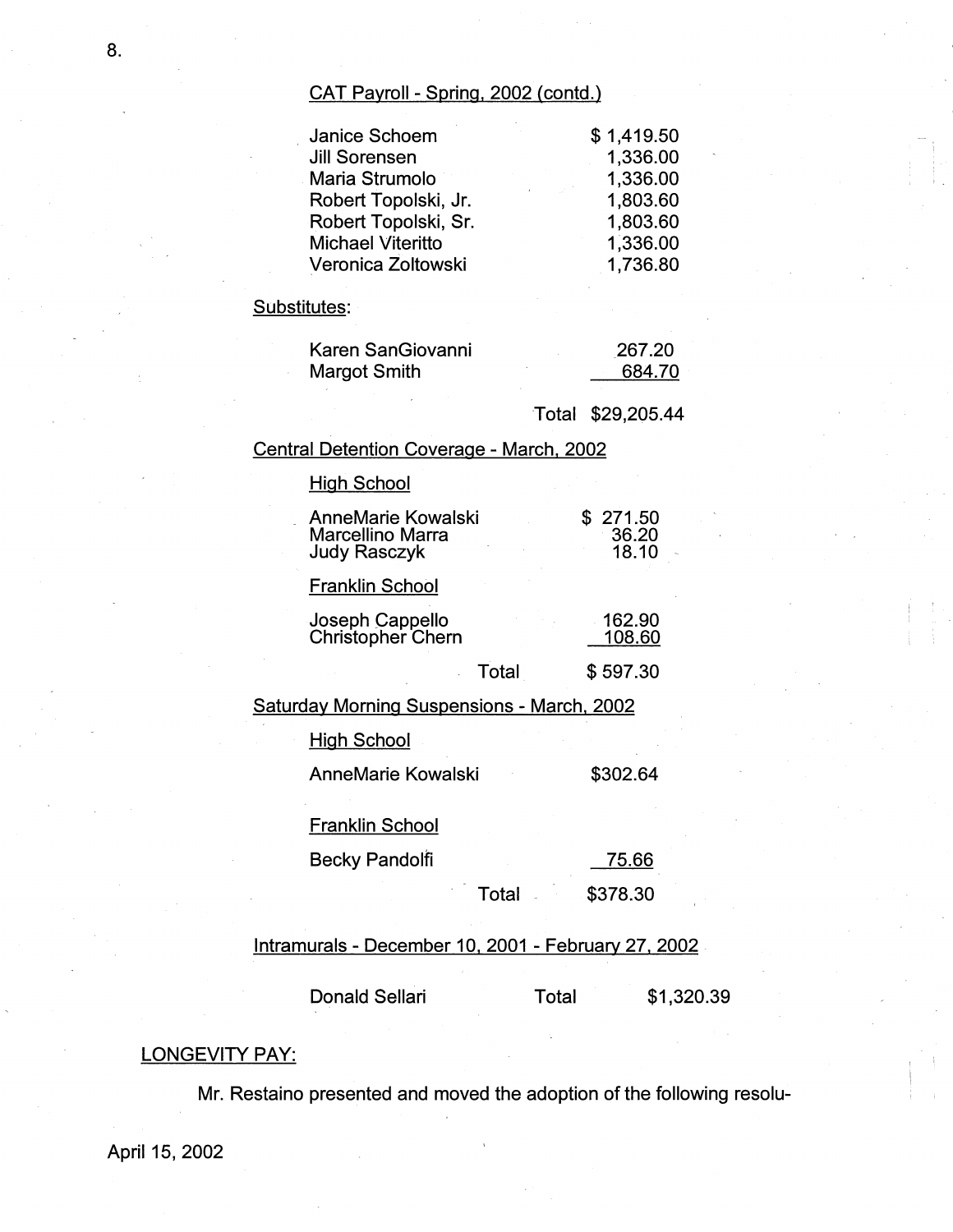tion, seconded by Dr. Parisi. On a roll call vote the resolution was unanimously adopted:

BE IT RESOLVED, That the following longevity payment be authorized:

Linda Fisher \$580.00 Eff. May 1, 2002 (20 years)

### SUMMER SCHOOL APPROVAL:

Mrs. Roncaglio presented and moved the adoption of the following resolution, seconded by Mr. Restaino. On a roll call vote the resolution was unanimously adopted:

WHEREAS, the State Department of Education requires an approval by the Board of Education for summer sessions, and

WHEREAS, the summer session operated by the Nutley Board of Education meets the requirements for state approval.

NOW, THEREFORE, BE IT RESOLVED, That the Superintendent of Schools make application to the County Superintendent of Schools with a request for approval from the State Department of Education.

BE IT FURTHER RESOLVED, That the Board of Education has determined that the summer program 2002 will be the final year summer school-will be offered.

Dr. Serafino said that with regard to the Budget Committee meetings a decision was made that the district will no longer be offering the summer school program after this summer.

#### TRANSFER OF FUNDS:

Mrs. Roncaglio presented and moved the adoption of the following resolution, seconded by Mr. Restaino. On a roll call vote the resolution was unanimously adopted:

BE IT RESOLVED, That transfers in the 2001/2002 General Fund Budget be confirmed as follows:

#### **From**

To

| Account 11-110-100-101 | \$3,000 | Account 10-000-100-561 | \$. | 5.016 |
|------------------------|---------|------------------------|-----|-------|
| Account 11-120-100-101 | 12,000  | Account 11-204-100-610 |     | 150   |
| Account 11-130-100-101 | 4.000   | Account 11-213-100-610 |     | 100   |
| Account 11-150-100-320 | 2,000   | Account 11-213-100-640 |     | 100   |
| Account 11-204-100-101 | 3,000   | Account 11-215-100-101 |     | 300   |
| Account 11-204-100-800 | 150     | Account 11-401-100-800 |     | 300   |
| Account 11-999-100-565 | 8,000   | Account 11-402-100-100 |     | 4.000 |
| Account 11-999-217-320 | 2,000   | Account 11-402-100-800 |     | 7,000 |
|                        |         |                        |     |       |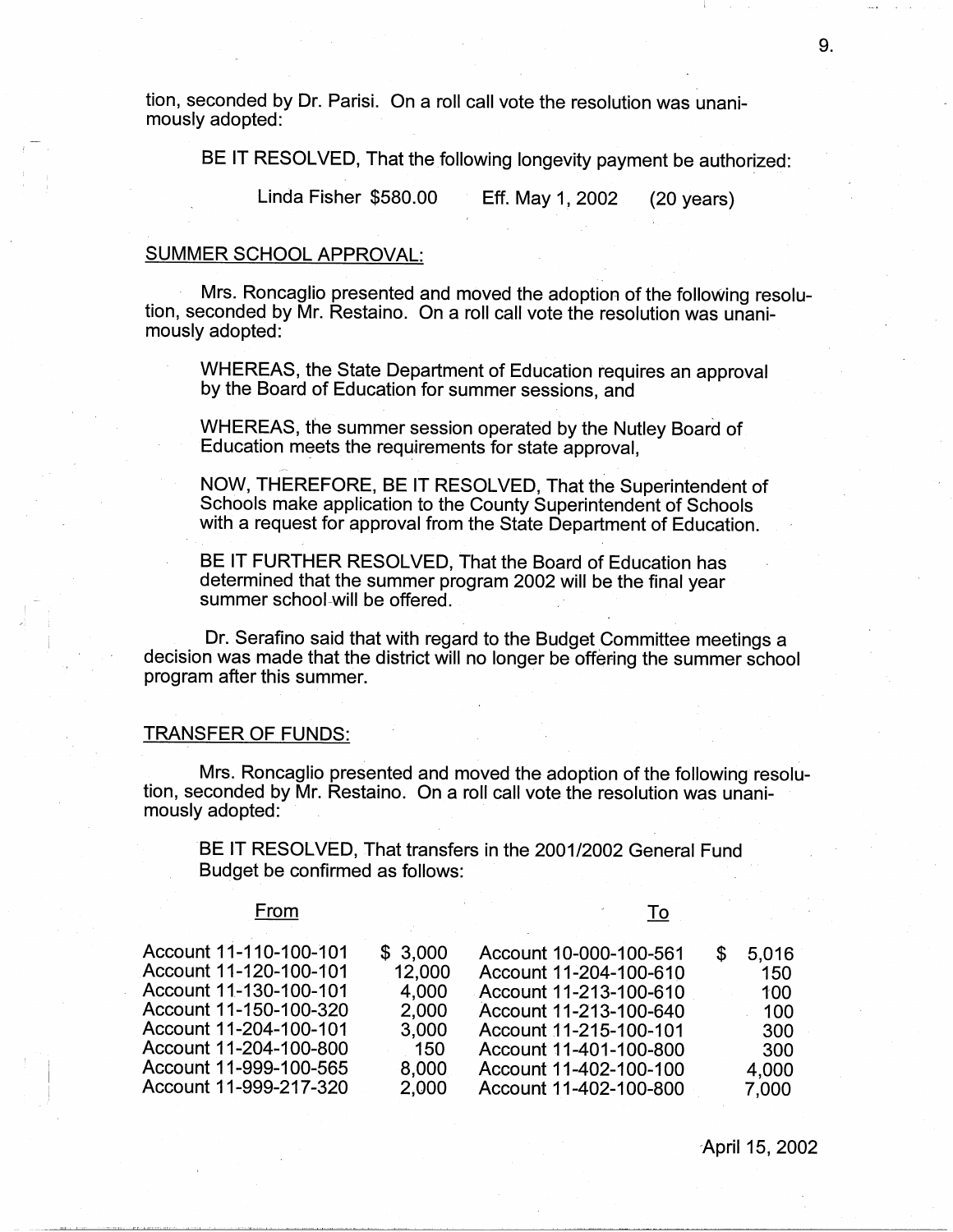#### From To

| Account 11-999-221-105 | 1,000  | Account 11-999-100-562 | 5,000  |
|------------------------|--------|------------------------|--------|
| Account 11-999-222-100 | 5,000  | Account 11-999-100-566 | 49,500 |
| Account 11-999-223-104 | 4,000  | Account 11-999-213-300 | 2,000  |
| Account 11-999-262-420 | 4,000  | Account 11-999-221-800 | 100    |
| Account 11-999-262-610 | 5,000  | Account 11-999-222-500 | 1,800  |
| Account 11-999-270-515 | 1,000  | Account 11-999-230-331 | 7,500  |
| Account 11-999-270-600 | 4,000  | Account 11-999-230-600 | 400    |
| Account 11-999-291-260 | 6,000  | Account 11-999-240-105 | 1,000  |
| Account 11-999-291-270 | 21,116 | Account 11-999-240-500 | 1,000  |
|                        |        |                        |        |

#### \$ 85,266 \$ 85,266

 $\mathbf{I}$  I

Special Revenue Fund:

#### From To

Account 20-435-200-600 \$ 31 Account 20-435-200-561 \$ 31

### RETIREMENT - Transportation: Thomas Festa

Mrs. Roncaglio presented and moved the adoption of the following resolution, seconded by Mr. Restaino. On a roll call vote the resolution was unanimously adopted:

BE IT RESOLVED, That the Board of Education approves the retirement of Thomas Festa, transportation employee, effective July 1, 2002.

### NON-RENEWAL OF TEACHING CONTRACTS:

Mrs. Roncaglio presented and moved the adoption of the following resolution, seconded by Mr. Restaino. On a roll call vote the resolution was unanimously adopted:

BE IT RESOLVED, That the contracts of the following non-tenured teachers not be renewed for the 2002/2003 school year:

# **NAME**

 $P/T$ 

Adubato, Kristine Algieri, Kimberly Ambrose, Jennifer Bania, Kent Cappello, Joseph Caputo, Deborah p/t .5 p/t .5

10.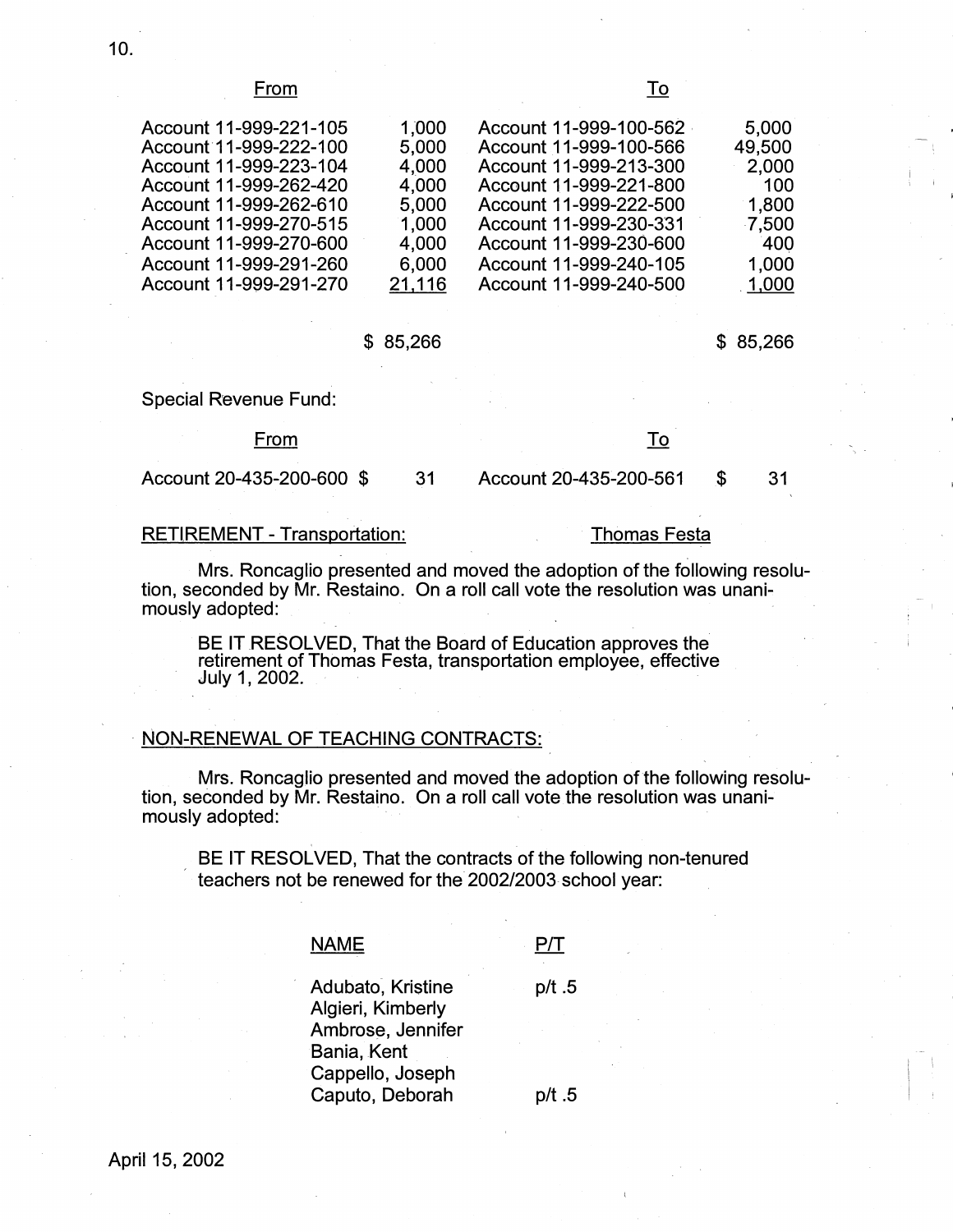## **NAME** P/T

Cioffi, Rose

Citarella, ~Jennifer Clarke, Sarah Considine, Maria Contreras, Dolores

Cundari, Michael

Casale, Susan p/t .5 Cerniglia, Kelli p/t .5

Cullari, Carla p/t .5

D'Angio, Elizabeth DeLorenzo, Lenore p/t .5 Doyle-Marino, Helen Egan, Tracy Fagan, Regan p/t /5 Falco, Nancy Ferraro, Michelle Fitzgerald, Lisa Groh, Darren Groninger, Nicole Harbison, Robert Hecht, Jenifer Holly, Sheryl Lynn Ives, Sheryl King, Walter Klem, Rachel Koukoularis, Eleni Kozyra, Cheryl p/t .5 Latronica, Mandi Licameli, Lesslie Lynch, Cynthia p/t .5 Manganiello, Louis Marchese, Debra Martin, Leann Masino, Gina Marie McAloon, Jacqueline McDonnell, Linda p/t .6 Missonellie, Adrienne Mosior, Lynn p/t .5 Muniz, Maria Oleson, Gregory Osieja, Christina Palestina, Lisa Parker, Margaret Peluso, Heather p/t.5 Pontrella, Mary p/t .5

 $+$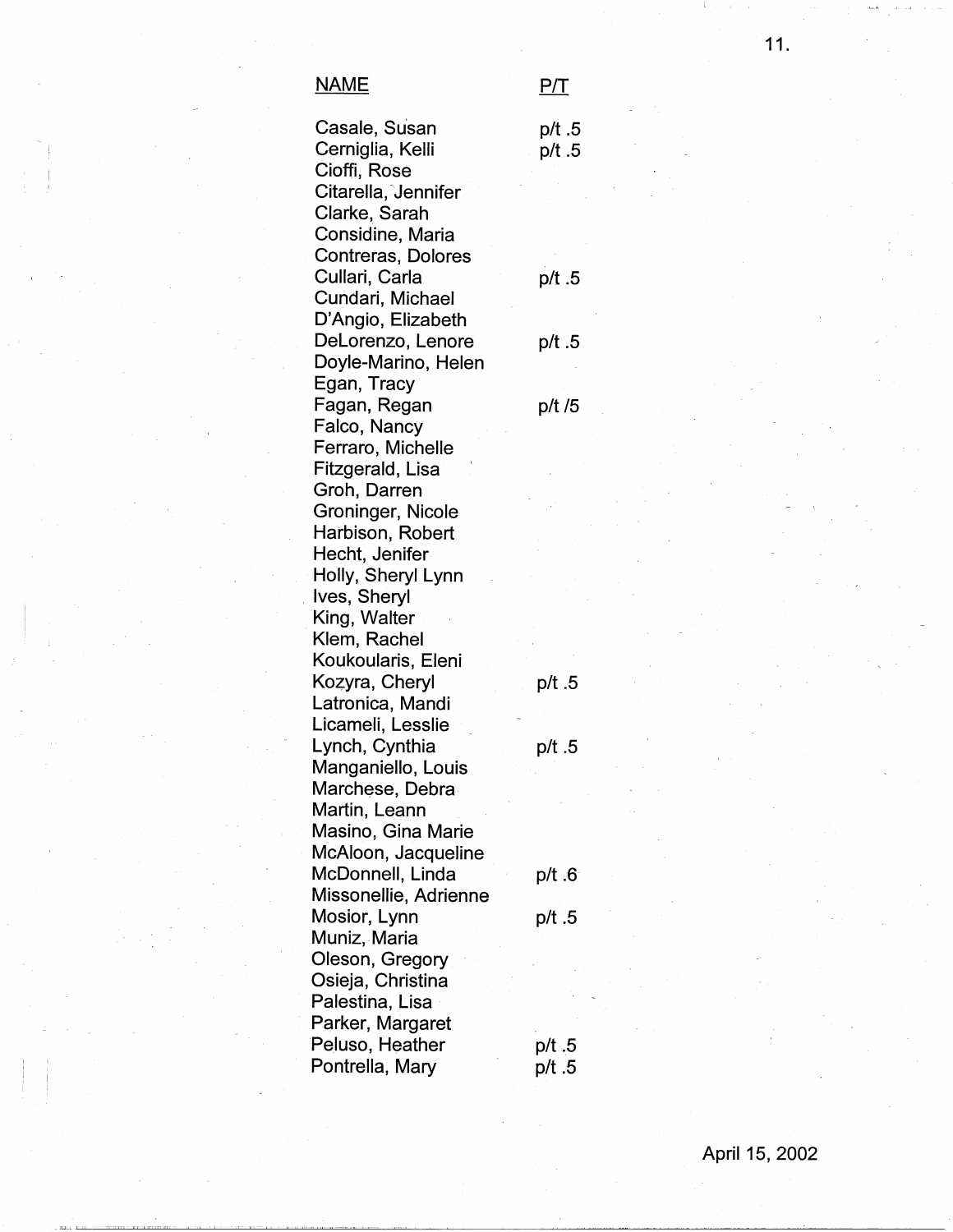NAME P/T

Puzio, Eric Raiser, Bethany Anne Reid, Laura Rizzi, Michele Rosati, Christopher Rossi, Alisa J. Rossillo, Cheryl Rubinstein, Lorraine p/t .5 Saitta, Donna T. Sorensen, David Stoffers, Michael Struble, Pamela Strumolo, Maria Tibaldo; Joanne Toto, Andrea p/t .2 Tusche, Marisa Williams. Denis Yacullo, Alison Zellea, Jarrett Zoltowski, Veronica

## NON-RENEWAL OF INSTRUCTIONAL AIDES

Mrs. Roncaglio presented and moved the adoption of the following resolu-. tion, seconded by Mr. Restaino. On a roll call vote the resolution was unani- . mously adopted:

BE IT RESOLVED, That the contracts of the following instructional aides not be renewed for the 2002/2003 school year:

> Battaglia, Kristen Callaghan, Maureen Carbone, Janet Ciccolella, Nicoletta Cristiano, Kathleen Imperial, Lynn Kucinski, Stephanie (p/t.5) Luzzi, Donna Meola, Nadine Paolino, Audrey Polito, Barbara· Ponzoni, Janet Pucci, Annette

I i '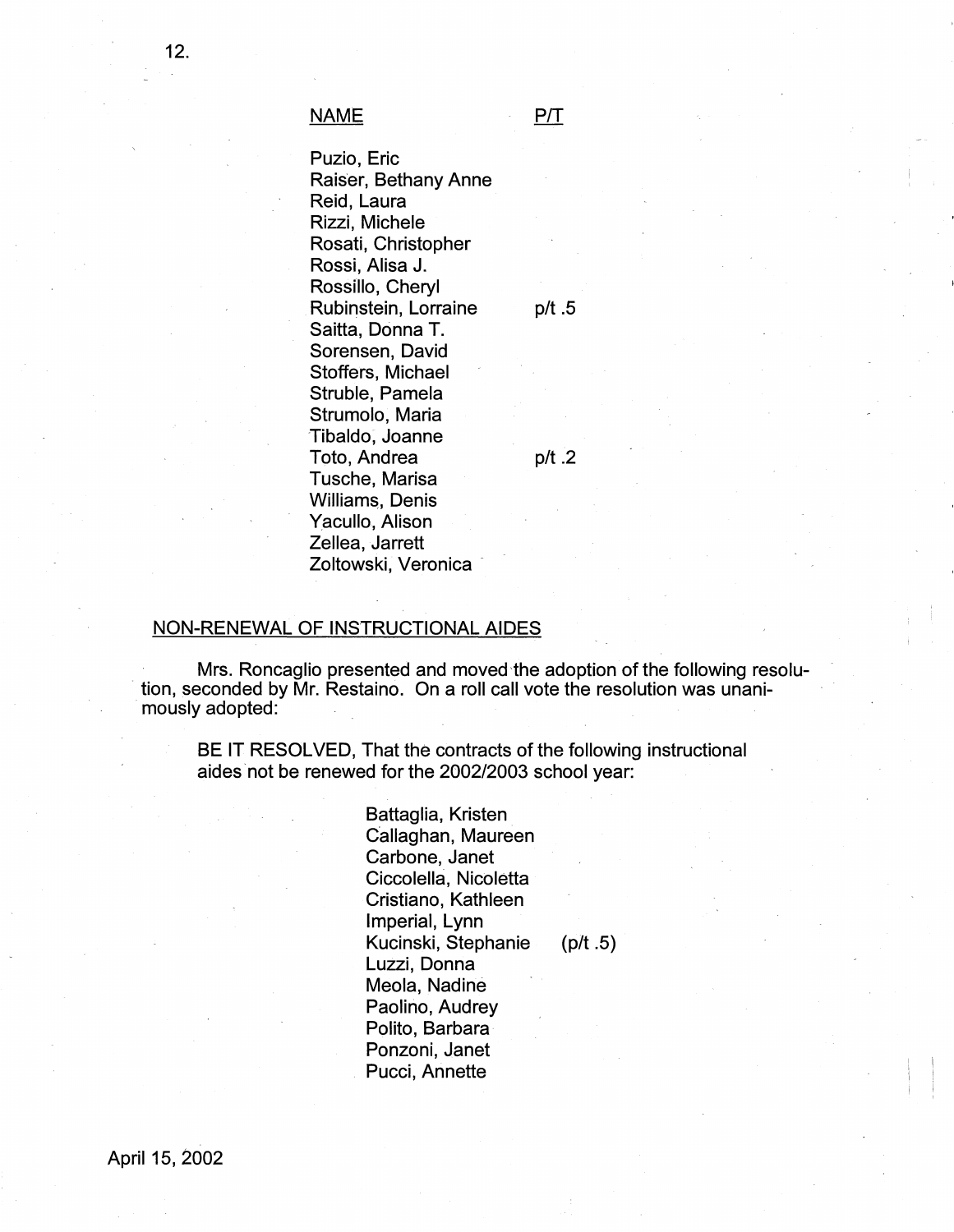Rosamilia, Melissa Tesei, Lesley Weiss, Yvonne Witczak, Joanne Yanuzzelli, Gloria

#### HEARING OF CITIZENS:

None

#### OLD BUSINESS:

None

### NEW BUSINESS:

Mrs. Roncaglio read the following statement:

"I first came to the Board in October of 1998 and I felt very fortunate to be able to devote my time and energy to benefit a school system that I had become so devoted to. Eight years on the executive board of the Academic Booster Club and four years chairing the Nutley Citizens for Quality Education gave me a certain level of familiarity with the responsibilities I would be facing, particularly with the most daunting of tasks, the school budget. I came into this group satisfied that things had been going well but knowing that there was more.

"I am proud that the Board I became a part of was brave, unafraid to stick its neck out, willing to face the most uncomfortable problems and make the difficult decisions. And although we may not have always agreed on the method, I can say without reservation that our intentions were always to do the right thing. My respect for these people and my desire to continue what I started made my decision not to run for another term extremely difficult. Ultimately, my responsibilities as a wife and mother, and my professional obligations as a member of a Senate staff, won out.

"I faced a baptism of fire. The first major issue, looming in the immediate future, was addressing the impact of Cambridge Heights on facilities that were already tight. This issue continues to be a primary concern of this Board but certainly not the only one.

"I am proud to have chaired the Budget Committee that gave Nutley its only zero increase in memory. I am proud of the initiative I took with my Academic Committee to recommend Advanced Placement courses that would be accessible to students in the middle of the class. I am privileged to have worked with fellow Board members on problems that have been or are close to final resolution. Tremendous inroads have been made on the Policy review; Policies have been rewritten